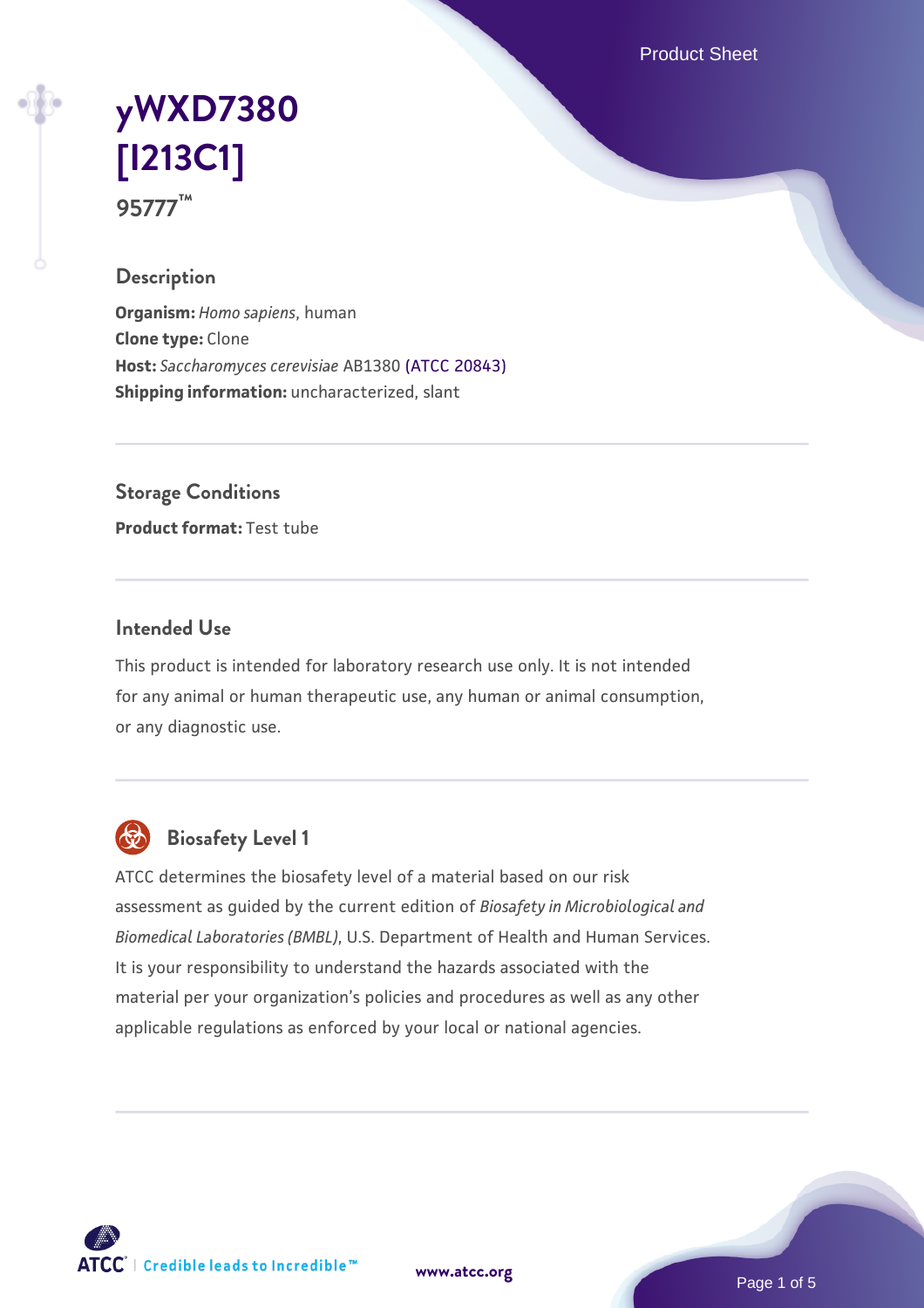## **Certificate of Analysis**

For batch-specific test results, refer to the applicable certificate of analysis that can be found at www.atcc.org.

#### **Insert Information**

**Type of DNA:** genomic **Genome:** Homo sapiens **Chromosome:** X **Gene name:** DNA Segment **Gene product:** DNA Segment **Contains complete coding sequence:** Unknown

#### **Vector Information**

**Type of vector:** YAC **Markers:** SUP4; URA3; TRP1

## **Growth Conditions**

**Medium:**  [ATCC Medium 1245: YEPD](https://www.atcc.org/-/media/product-assets/documents/microbial-media-formulations/1/2/4/5/atcc-medium-1245.pdf?rev=705ca55d1b6f490a808a965d5c072196) **Temperature:** 30°C

## **Notes**

More information may be available from ATCC (http://www.atcc.org or 703- 365-2620).

## **Material Citation**

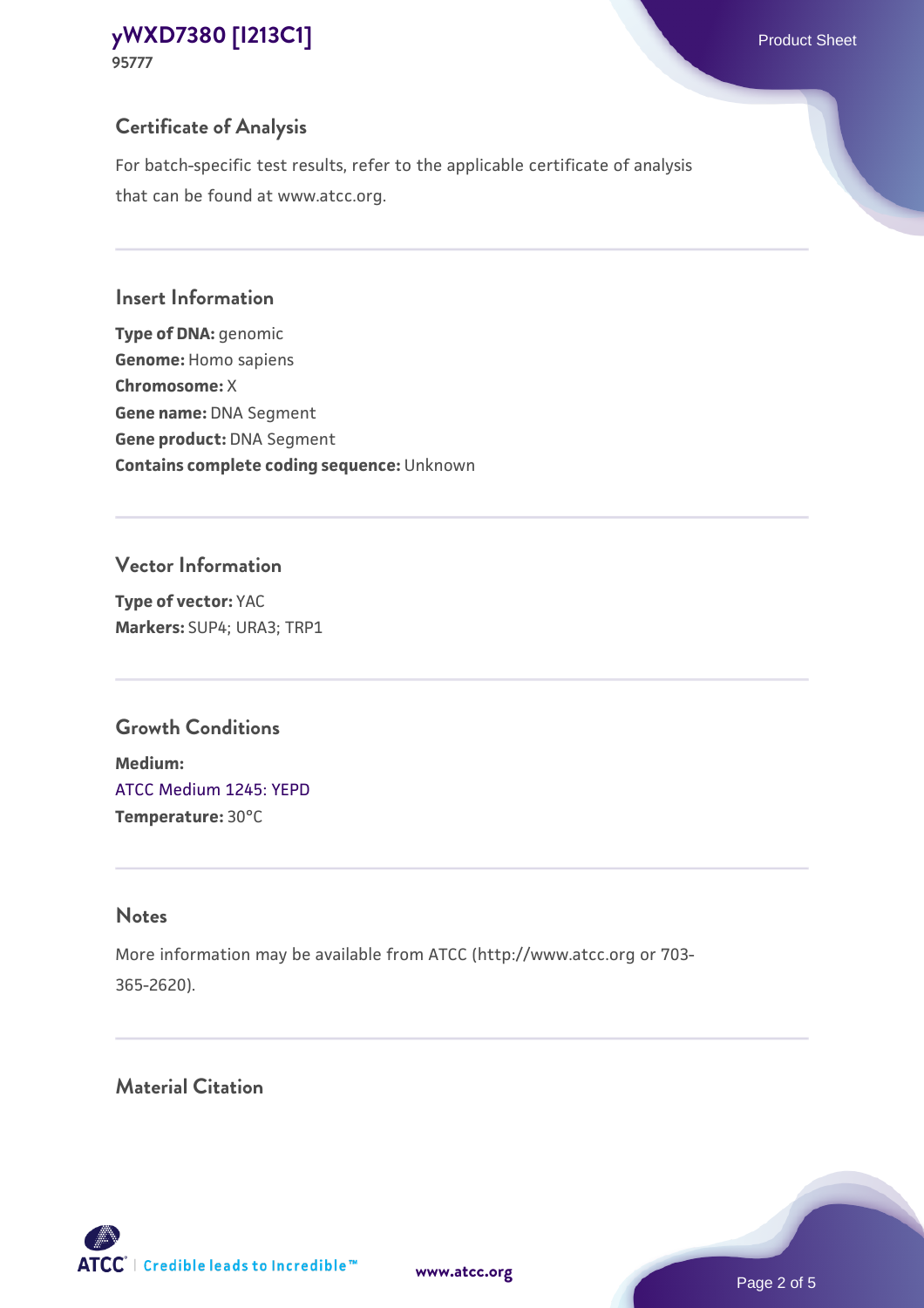If use of this material results in a scientific publication, please cite the material in the following manner: yWXD7380 [I213C1] (ATCC 95777)

#### **References**

References and other information relating to this material are available at www.atcc.org.

## **Warranty**

The product is provided 'AS IS' and the viability of  $ATCC<sup>®</sup>$  products is warranted for 30 days from the date of shipment, provided that the customer has stored and handled the product according to the information included on the product information sheet, website, and Certificate of Analysis. For living cultures, ATCC lists the media formulation and reagents that have been found to be effective for the product. While other unspecified media and reagents may also produce satisfactory results, a change in the ATCC and/or depositor-recommended protocols may affect the recovery, growth, and/or function of the product. If an alternative medium formulation or reagent is used, the ATCC warranty for viability is no longer valid. Except as expressly set forth herein, no other warranties of any kind are provided, express or implied, including, but not limited to, any implied warranties of merchantability, fitness for a particular purpose, manufacture according to cGMP standards, typicality, safety, accuracy, and/or noninfringement.

#### **Disclaimers**

This product is intended for laboratory research use only. It is not intended for any animal or human therapeutic use, any human or animal consumption,





Page 3 of 5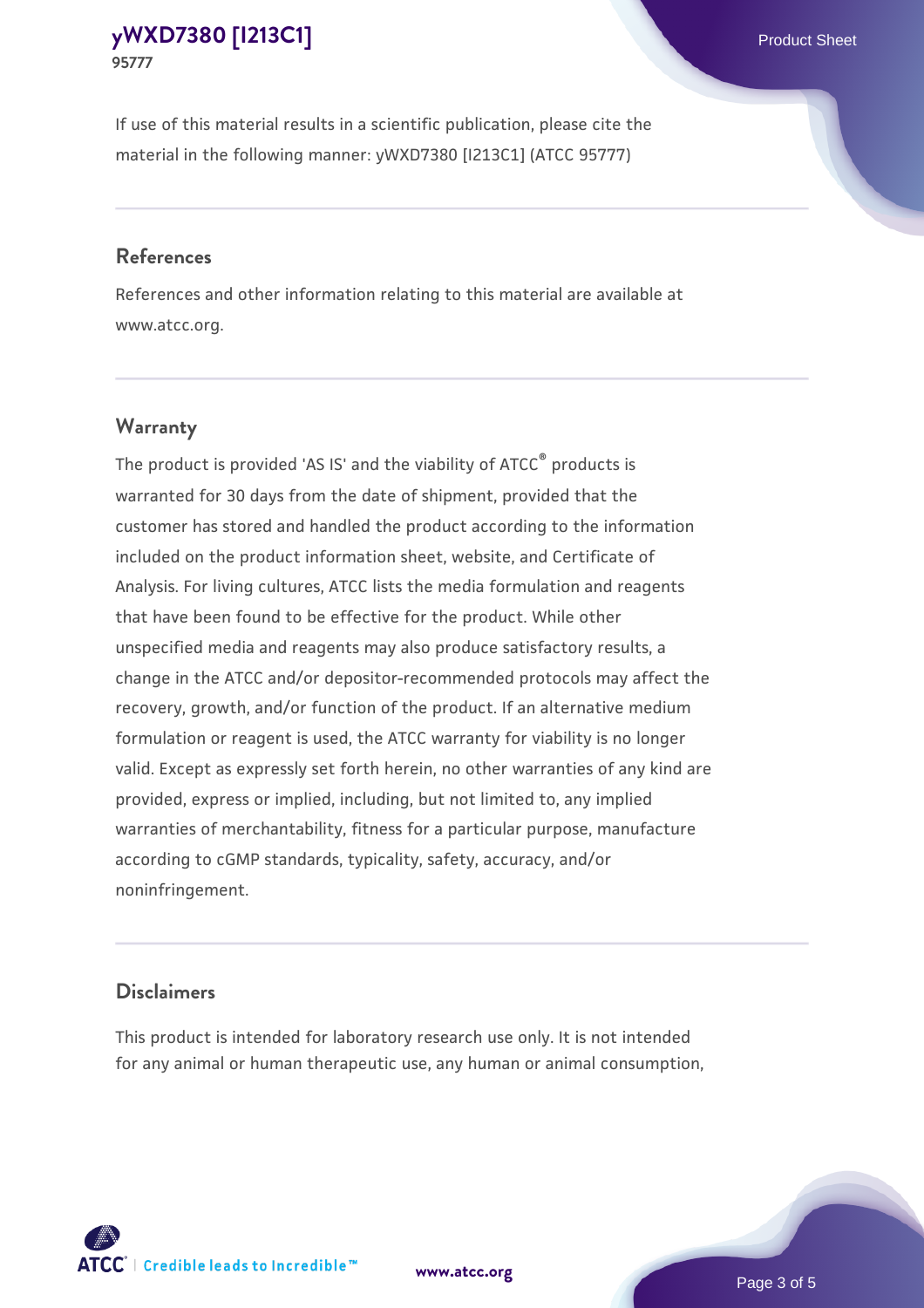or any diagnostic use. Any proposed commercial use is prohibited without a license from ATCC.

While ATCC uses reasonable efforts to include accurate and up-to-date information on this product sheet, ATCC makes no warranties or representations as to its accuracy. Citations from scientific literature and patents are provided for informational purposes only. ATCC does not warrant that such information has been confirmed to be accurate or complete and the customer bears the sole responsibility of confirming the accuracy and completeness of any such information.

This product is sent on the condition that the customer is responsible for and assumes all risk and responsibility in connection with the receipt, handling, storage, disposal, and use of the ATCC product including without limitation taking all appropriate safety and handling precautions to minimize health or environmental risk. As a condition of receiving the material, the customer agrees that any activity undertaken with the ATCC product and any progeny or modifications will be conducted in compliance with all applicable laws, regulations, and guidelines. This product is provided 'AS IS' with no representations or warranties whatsoever except as expressly set forth herein and in no event shall ATCC, its parents, subsidiaries, directors, officers, agents, employees, assigns, successors, and affiliates be liable for indirect, special, incidental, or consequential damages of any kind in connection with or arising out of the customer's use of the product. While reasonable effort is made to ensure authenticity and reliability of materials on deposit, ATCC is not liable for damages arising from the misidentification or misrepresentation of such materials.

Please see the material transfer agreement (MTA) for further details regarding the use of this product. The MTA is available at www.atcc.org.

## **Copyright and Trademark Information**

© ATCC 2021. All rights reserved.

ATCC is a registered trademark of the American Type Culture Collection.



**[www.atcc.org](http://www.atcc.org)**

Page 4 of 5